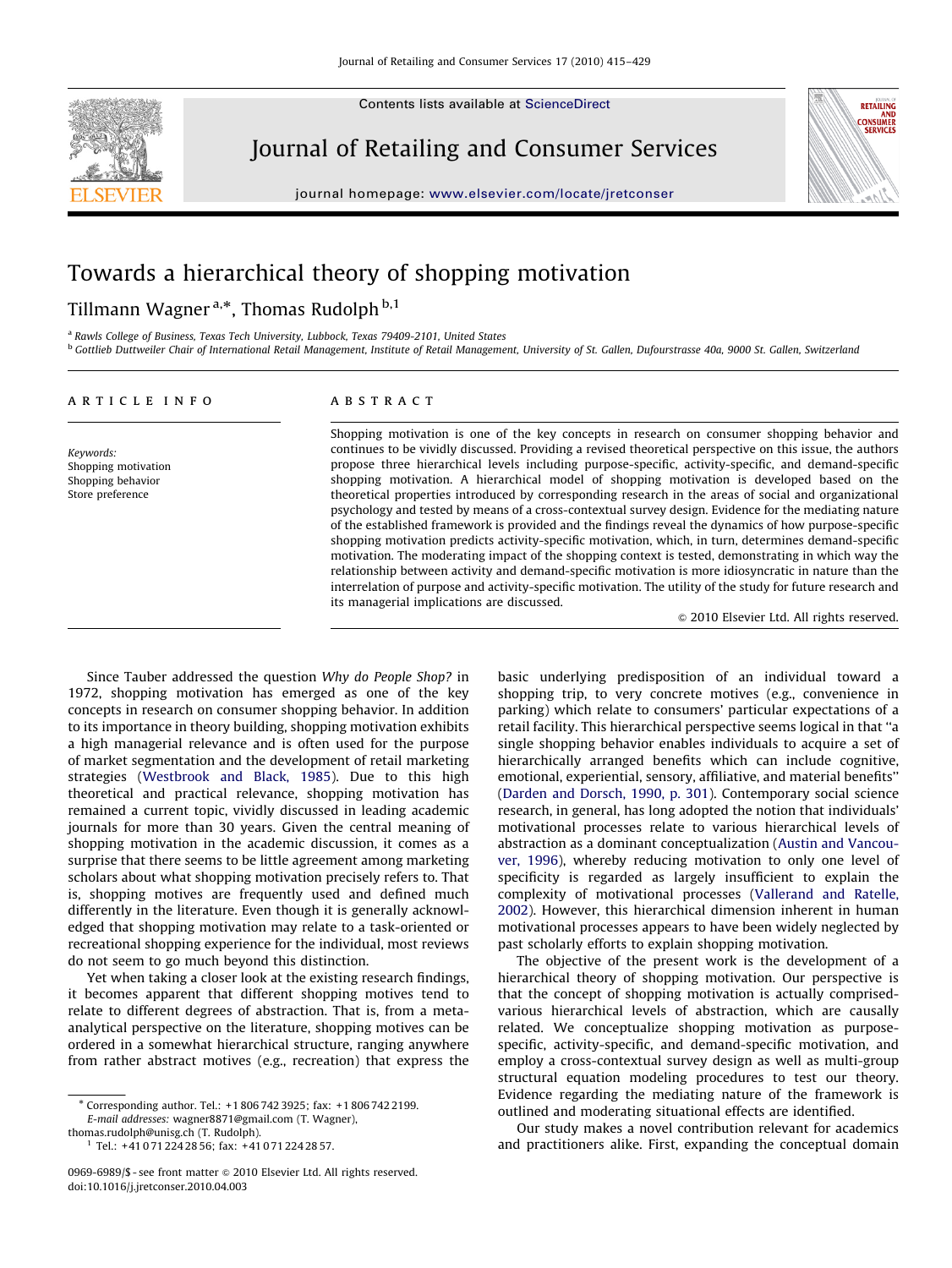and thereby the fundamental understanding of one of the key concepts in research on shopping behavior brings this field of academic endeavor up to par with ''virtually all areas of scientific investigations of human cognition, motivation, and behavior'' ([DeShon and Gillespie, 2005, p. 1107\)](#page--1-0). The presented empirical evidence regarding the interrelationships among hierarchically arranged motives facilitates a more complete understanding of the complexities underlying consumers' motivational processes with regard to shopping. Second, whereas past research has revealed some simple main effects of situational variables on activated shopping motivation, little is known regarding the moderating role of such factors. This study provides first insights regarding how the relationships among motives are moderated by the underlying shopping context. Third, despite the strong managerial relevance of shopping motivation being generally acknowledged, the relationship between consumers' shopping motivation and their more concrete preferences of particular store characteristics – representing actual actionable managerial variables – has not been thoroughly investigated. By testing the impact of activity-specific on demand-specific shopping motivation, the present research helps to reduce the shortcoming of current motivational theories to ''account for specific actions and to point to particular strategies for influencing behavior'' ([Bagozzi](#page--1-0) [et al., 2003, pp. 915–916\)](#page--1-0).

This paper is organized as follows. First, an analytical framework is developed and employed to analyze the existing literature on shopping motivation. Next, a conceptual model is hypothesized. We then outline the data collection, estimation procedures, and empirical findings. The paper closes by summarizing the key findings of the study, discussing its managerial implications, and suggesting directions for future research efforts.

#### 1. Literature analysis

In order to facilitate a systematic discussion of the existing research findings, an analytical framework was established following the suggestion by [Doty and Glick \(1994\)](#page--1-0) to employ typologies as a form of theory building. Our literature analysis is based upon two fundamental dimensions, namely, the generic and the hierarchical dimensions of shopping motivation. The framework presented in Fig. 1 summarizes these analytical guiding principles and is characterized as follows.



Fig. 1. Analytical framework of shopping motivation.

#### 2. Generic dimension

There appears to be a widely acknowledged distinction as to whether consumers spend their time in shopping due to necessity or out of personal pleasure [\(Jacoby et al., 1976\)](#page--1-0). In other words, shopping represents a current need for task-fulfillment or a desired recreational activity from the individual's perspective. This two-fold nature of shopping has been generally accepted by academics, yielding to varying nomenclature such as utilitarian vs. hedonic shopping value ([Babin et al., 1994\)](#page--1-0) or nonpurchase vs. instrumental shopping motivation [\(Nataraajan and Goff, 1992\)](#page--1-0). This common generic distinction is consistent with psychological research differentiating between extrinsic (i.e., engaging in an activity as required by external personal circumstances) and intrinsic (i.e., engaging in an activity for personal enjoyment) motivation [\(Deci and Ryan, 2000\)](#page--1-0). Due to the fundamental nature of this behavioral tendency, the generic dimension is employed here as the first analytical guiding principle. In our analytical framework, we distinguish between motives relating to taskfulfillment and recreation, representing these two basic underlying motivational predispositions.

Specifically, consumers pursue task-fulfillment when the shopping trip is regarded as a means to an end, providing functional value [\(Sheth et al., 1991](#page--1-0)). Such task-driven motivation typically results from an activated consumption need such as the need for a particular item of merchandise or products of a certain category such as groceries or clothing. In this view, consumers regard shopping as a ''work'' activity [\(Babin et al., 1994\)](#page--1-0). Recreational shopping motivation, on the other hand, occurs when consumers regard the act of shopping as a recreational activity which is worthwhile in itself and tends to be more subjectively based and depends largely upon what an individual associates with a shopping experience in terms of desired social, emotional, and epistemic benefits [\(Sheth, 1983\)](#page--1-0).

### 3. Hierarchical dimension

The hierarchical dimension facilitates to classify different motivations ranging anywhere between very abstract and more concrete degrees of abstraction. In the context of employees' work motivation, [Cropanzano et al. \(1992\)](#page--1-0) identify three hierarchical levels of motivation, namely, abstract direction orientations (e.g., approach orientation), concrete goals (e.g., activities to be performed), and specific performance goals (i.e., concrete standards to guide subsequent behaviors). Adopting this classification and translating it into shopping-related terminology, the current research differentiates in terms of a purpose-specific, activityspecific, and demand-specific level of shopping motivation.

The purpose-specific level corresponds to the most abstract form of motivation in our framework, providing insights into consumers' given predisposition toward a shopping trip. Specifically, we define purpose-specific shopping motivation as the overall underlying objective of a shopping trip. Research findings on this abstract level are anticipated to emphasize the distinction between task-fulfillment and recreation. The activity-specific level, on the other hand, is more concrete in nature in that more tangible shopping activities are identified. By activity-specific shopping motivation, we pertain to consumers' activity goals or desired behaviors on a shopping trip. These motives outline how consumers' anticipate to accomplishing the overall aim of a shopping trip. Finally, the *demand-specific* level forms the most concrete end of the continuum on the hierarchical dimension. This operational level of shopping motivation relates to consumers' particular expectations placed upon retail facilities (e.g., store accessibility). Motivations on a demand-specific level are